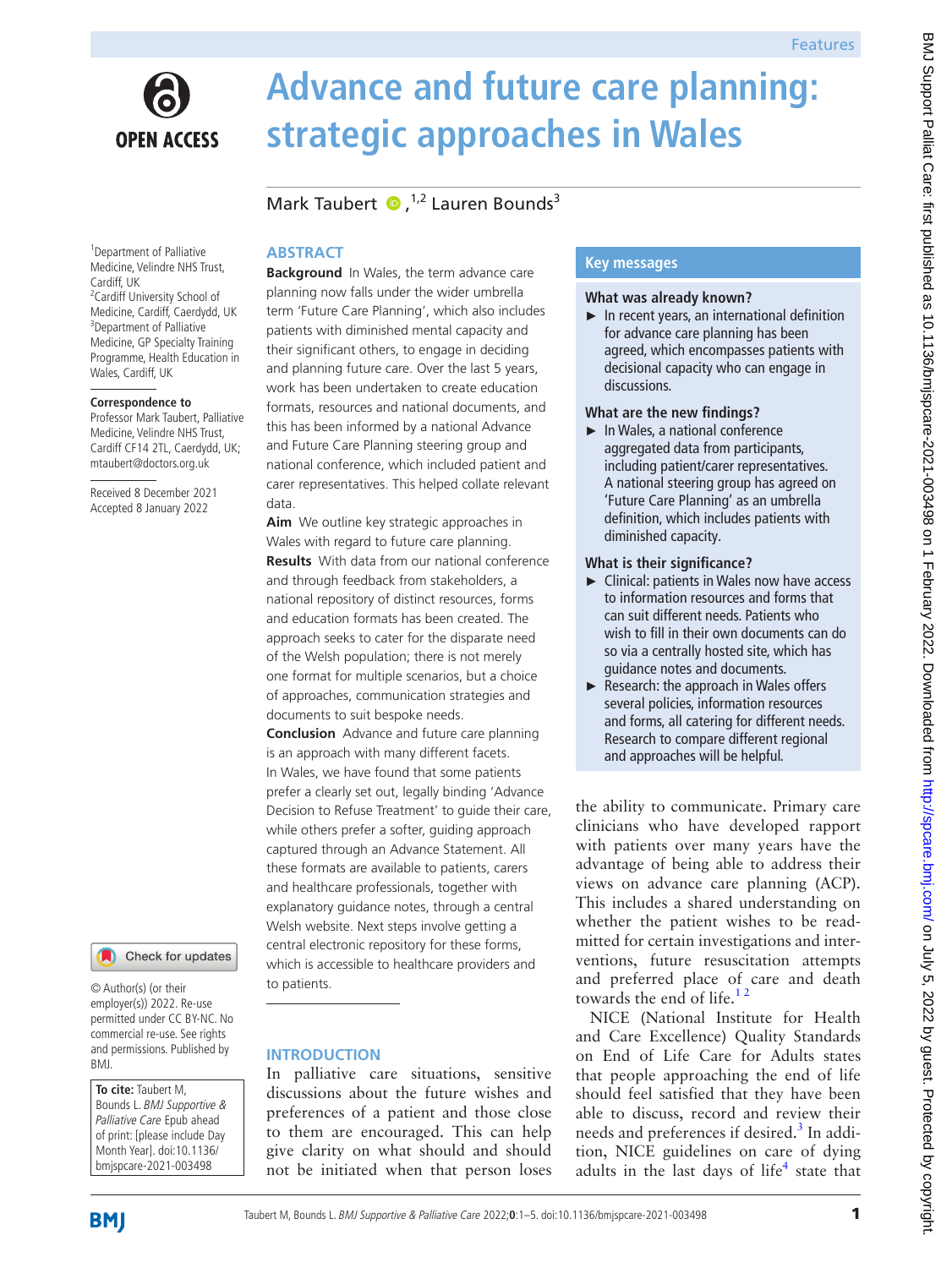# Features

healthcare providers should record individualised care plan discussions and decisions in a person's record of care and share the care plan with the person, those important to them and all members of the multiprofessional care team.

In Wales, the National Health Service (NHS) Wales Collaborative oversees the work of the Advance & Future Care Planning Strategy Group, which leads on areas such as Do Not Attempt Cardiopulmonary Resuscitation (DNACPR) policy updates, advance decisions to refuse treatments (ADRTs) and disseminating information and education to patients and healthcare professionals. In this article, we outline some of the key work streams and future directions of travel.

#### **DEFINITION**

In 2017, $<sup>5</sup>$  $<sup>5</sup>$  $<sup>5</sup>$  the European Association for Palliative Care</sup> (EAPC) published the agreed international definition of ACP: ['Advance care planning](https://www.sciencedirect.com/topics/medicine-and-dentistry/advance-care-planning) enables individuals who have decisional capacity to identify their values, to reflect upon the meanings and consequences of serious illness scenarios, to define goals and preferences for future medical treatment and care, and to discuss these with family and health-care providers. ACP addresses individuals' concerns across the physical, psychological, social, and spiritual domains. It encourages individuals to identify a personal representative and to record and regularly review any preferences, so that their preferences can be taken into account should they, at some point, be unable to make their own decisions'.

This EAPC definition sets out that ACP requires decisional mental capacity at the outset. In Wales, a strategic taskforce was set up in 2018 to define and plan a national approach towards ACP and best interests decision making in palliative care situations. It was informed by a national Welsh conference in 2019, which included patient and carer groups from a very broad spectrum of conditions.<sup>[6](#page-4-4)</sup> An agreement was reached by the Welsh End of Life Care Board and national advance care planning representatives, to introduce the term *future care planning* as an umbrella term to capture both ACP, as well as *best interest decisions* for individuals who *lack* decisional capacity at the outset. The term 'future care planning' had been suggested by a patient representative who felt it described its premise more clearly than the more ambiguous term 'advance'. It was further noted that frequently, the word 'advance' was mistyped or misunderstood as 'advanced'. This definition involving the word 'future' was endorsed by Welsh Government and operationalised into national work streams.<sup>[7–9](#page-4-5)</sup> See [box](#page-1-0) 1 for definitions.

#### **GOOD COMMUNICATION STRATEGIES**

Sensitive and clear communication is one of the most important aspects of future care planning: it involves the challenging task of conveying a subject area that even skilled communicators sometimes find onerous.<sup>10</sup>

# **Box 1 Future care planning and some of its key components in Wales**

<span id="page-1-0"></span>Future care planning is a vast umbrella term and encompasses the following key areas. In Wales, several national forms and guidelines have been agreed and made available, in order to comply with the UK Mental Capacity Act, and to provide choice to patients, carers and healthcare professionals.

**Advance decisions, also known as advance decisions to refuse treatment (ADRT for short), or living wills** An advance decision allows patients to write down any treatments that they do not to want to receive in the future and becomes relevant when they become unable to communicate decisions for themselves. The legal name is an *advance decision to refuse treatment*. The form and process is sometimes referred to as a 'living will' or an 'advance directive'. ADRTs are legally binding in England and Wales. This means that if a healthcare professional knows a patient has made an advance decision, they must adhere to it. Legal action may be taken if an ADRT is overlooked. Clinicians can challenge or query the validity of an ADRT, usually via the UK Court of Protection. There is an All Wales ADRT form and process, and this comes with bilingual (English and Welsh) guidance notes. See also: www.wales.nhs. uk/afcp

#### **Advance statements**

An advance statement of wishes and preferences allows patients to record anything that is important to them in relation to health and well-being. An advance statement helps to ensure that, if a person lacks capacity to make and communicate a decision, their prior wishes are known and can be followed by those involved in their care. Advance statements are advisory but are not legally binding. The central repository for future care planning in Wales has two options for filling in an advance statement: one that can work for patients who want clarity on future medical interventions and one that also incorporates wishes and preferences that go beyond medical questions, including religious or spiritual wishes and preferences. See also: www.wales.nhs.uk/afcp

#### **Lasting power of attorney for health and welfare**

A lasting power of attorney (LPA) allows individuals the choice of giving someone they trust the legal power to make decisions on their behalf if they later become unable to make decisions for themselves.

The person who makes the LPA is known as the 'donor' and the person given the power to make decisions is known as the 'attorney'. There are two different types of LPA: (1) LPA for property and financial affairs covers decisions about money and property; (2) LPA for health and welfare covers decisions about health and personal welfare. The latter is relevant to advance and future care planning.

With regards to health and personal welfare, an attorney can make decisions about medical treatment, place of care and activities of daily living. If an attorney refuses certain treatments on a patient's behalf, then this is legally binding and can only be challenged by making an appeal to the court of protection. An attorney cannot enforce certain treatments to be given. Patients in Wales can access this information site for further information and explanatory videos, which have been created by the

Continued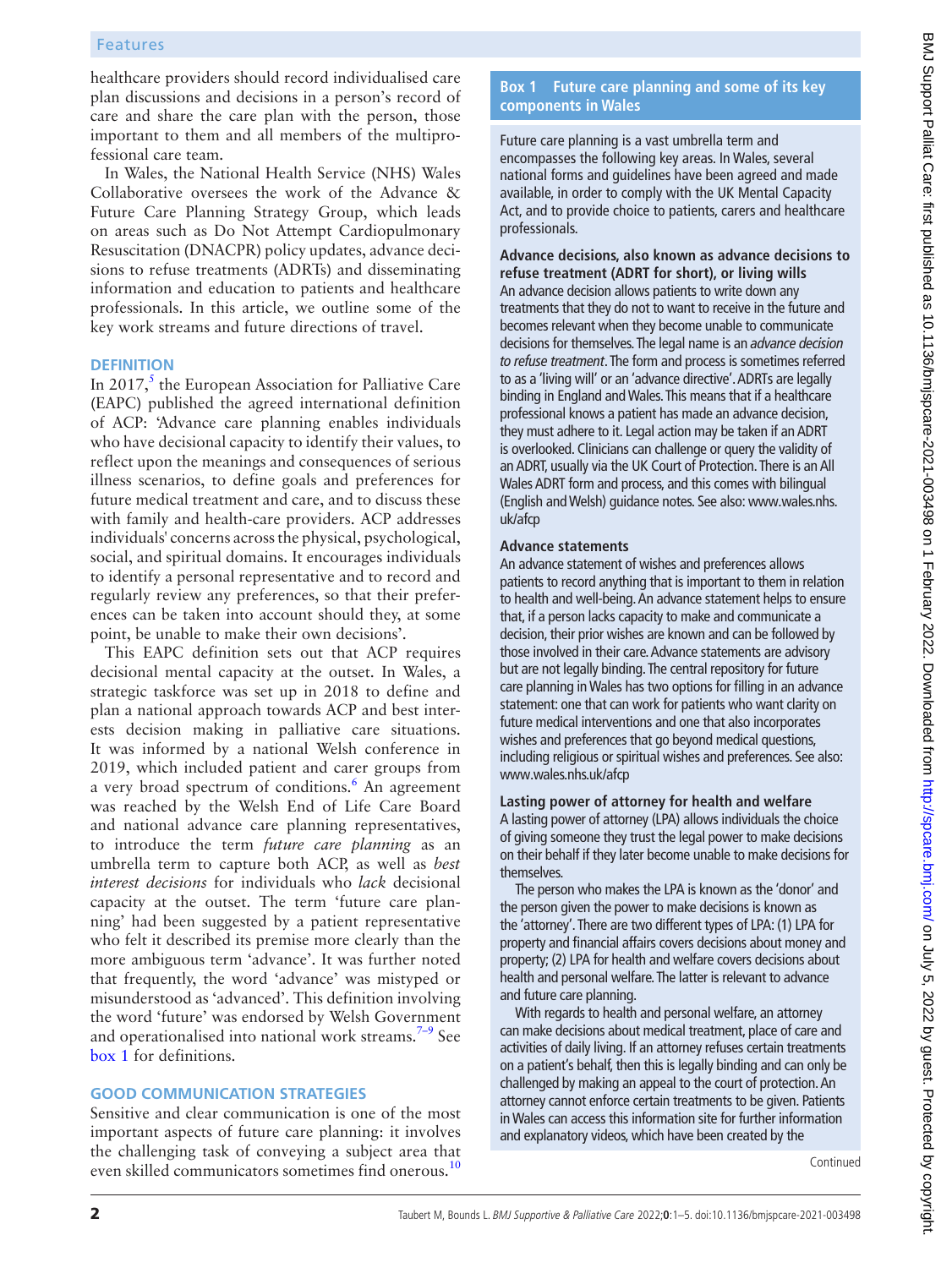# **Box 1 Continued**

Advance & Future Care Planning Strategy Group and partners: <http://www.advancecareplan.org.uk/lasting-power-attorney-lpa/>

The Welsh Branch of the Court of Protection is located in Cardiff as part of the Civil and Family Justice Centre, and information on how to contact them can be found via their website. See: [https://www.find-court-tribunal.service.gov.uk/](https://www.find-court-tribunal.service.gov.uk/courts/cardiff-civil-and-family-justice-centre) [courts/cardiff-civil-and-family-justice-centre](https://www.find-court-tribunal.service.gov.uk/courts/cardiff-civil-and-family-justice-centre)

## **Do not attempt cardiopulmonary resuscitation (DNACPR) decisions and forms**

A 'Do Not Attempt Cardiopulmonary Resuscitation' form is a document that advises healthcare providers not to attempt cardiopulmonary resuscitation (CPR). The form is designed to be easily recognised and verifiable, allowing healthcare professionals to make quick treatment decisions in both community and hospital settings.

While it is not a legally binding document, it aids communication between patients, relatives and healthcare professionals to inform all involved that CPR should not be attempted. Without a DNACPR form in place, it is likely that CPR may be attempted by default. The General Medical Council (GMC)and Nursing and Midwifery Council (NMC) have clearly stated that clinicians can make a clinical decision not to administer CPR, even if no form is in place and that this is an individualised decision.

In Wales, since 2015, there has been an All Wales DNACPR policy, which comes with definitions and education resources. Version 4 was published during 2020 and can be accessed via a national website hosted by the NHS Wales Collaborative. See:www.wales.nhs.uk/dnacpr

Education resources are listed within the policy and include modules that doctors, nurses and allied healthcare practitioners, who hold ceilings of treatment discussions and fill in these forms, can readily access. It also includes short videos for patients, carers and healthcare professionals to understand CPR, and why this procedure often does not work. www.talkcpr.wales

#### **Record of best interests decision form**

In Wales, there is a national Record of Best Interests Decision making form and guidance pack (see: www.wales.nhs.uk/afcp). It helps with noting down the conversations and views of an individual ideally with the help of those close to that individual, when they lack decisional capacity at the time of assessment. This form, while not legally binding, records conversations and views obtained with regard to future care scenarios and can be useful when an individual lacks decisional capacity. All efforts should be made to obtain as much information from the individual, and mental capacity can significantly fluctuate even from day to day, so the individual must be at the centre and repeat attempts should be made and documented. Where this is challenging or not possible, despite best efforts, including providing hearing aids or translators, for instance, then those close to the patient should be consulted to help elicit what the person may have wanted in given situations. An independent mental capacity advocate should be appointed/consulted in situations where next of kin and proxy cannot be found. See also: www.wales.nhs/afcp

#### **Hospital treatment escalation plan (TEP) forms**

Continued

# **Box 1 Continued**

TEPs in NHS Wales are limited to each episode of hospital care, and the document should be used as a 'living' and changeable document, where even during one episode of care, decisions within the TEP should be reviewed if the person deteriorates or improves. At present, TEPs are for short-term use only in the hospital setting but can follow the patient through their hospital journey. Once the patient is discharged to a community setting (own home, care home and prison), the NHS Wales hospital TEP is deemed to be no longer valid. The main reason for this is that TEPs are written at a specific window in time, when an individual may be frail due to multiple reasons, including reversible ones like sepsis or COVID-19 pneumonitis, for instance. A national TEP, provided by Aneurin Bevan University Health Board and endorsed by the deputy Chief Medical Officer for Wales, is available to all Health Boards and Trusts, and it has been through extensive quality improvement processes. Health boards in Wales who adopt it are required to have a person overseeing the TEP process, and audit data should be sent back to the central team in Aneurin Bevan University Health Board to ensure continuous feedback and evaluation. See: www.wales. nhs/afcp

This topic can seem confrontational if brought up too abruptly in healthcare conversations. Even though starting ACP conversations can be challenging, it is imperative to have these conversations early, when patients are still able to communicate their wishes. This allows healthcare professionals to facilitate these wishes when approaching end of life.

Patients have fed back that while such discussions can come as a shock when initiated by the clinician, they are necessary and are ultimately empowering.<sup>[8](#page-4-7)</sup> They are a way to express their informed views on certain potential future scenarios, for instance, CPR.

The Serious Illness Conversations Cymru project has provided guidance for professionals regarding future care planning for these reasons.<sup>11</sup> Wales benefits from having an All Wales National DNACPR policy, which is overseen by a dedicated group, and the policy and DNACPR forms are available to the general public ( [www.wales.nhs.uk/DNACPR\)](www.wales.nhs.uk/DNACPR) Since the inception of this policy, it has been updated several times, and it includes training resources for staff. The Compassionate Cymru group in Wales, formerly Byw Nawr, has contributed to shared understanding resources that can help improve patient and carer knowledge.

The NHS Wales TalkCPR<sup>12</sup> video resources have helped introduce this topic widely to the general public and encouraged them to approach their healthcare team directly about it. It is important that such communications involve those close to the patient and are conducted in quiet spaces. The patient needs to be willing to continue with the conversation, and clinicians should incorporate frequent checking questions. Using key phrases throughout the consultation, such as 'Are you ok for me to go on talking about this, or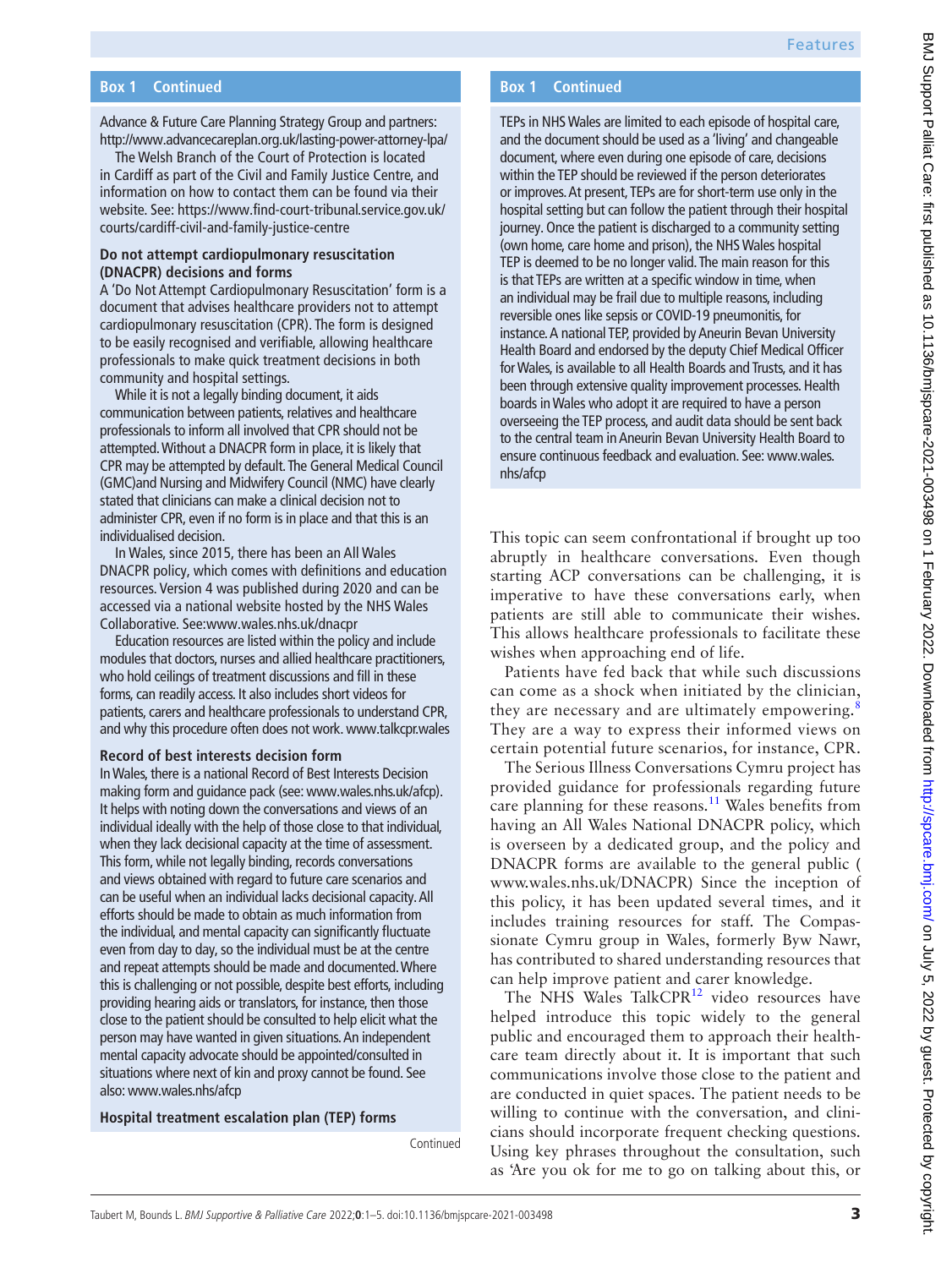# **Box 2 Informed assent**

<span id="page-3-0"></span>Survival to discharge after cardiopulmonary resuscitation (CPR) is highly unlikely in certain conditions, such as sepsis or metastatic cancer. CPR is not indicated, nor can it be successful when irreversible dying is imminent.<sup>15 16</sup> Healthcare practitioners who feel that future CPR attempts are likely to cause harm should talk to their patients including those close to them about these likelihoods.

Informed assent uses a best interests framework, whereby the healthcare professional explicitly and clearly advises against future CPR by explaining why it is not indicated and its futility. This is contextualised further by stating that other treatments can still be offered, and it is merely CPR that is being discussed. The healthcare professional then checks with the patient and those close to them whether their views differ significantly from those proposed and elicits a shared understanding of the topic of DNACPR. Asking questions such as 'Does your view on this topic differ significantly from what the medical team are thinking?' can give the patient and their family some room to come in with their own opinions on future escalation measures.

is it all a bit much right now?', or 'Let me know at any point if you want me to stop', can give a sense of control back to the patient.

# **PRACTICAL GUIDANCE**

Clinicians sometimes focus on completing tasks, including the need to document major decisions about future care planning on the designated forms.<sup>[13](#page-4-10)</sup> Many such forms exist, but those who have authored them consistently state that it is the quality of the communication within the conversation that matters most.[14](#page-4-11) In Wales, there are now many different types of documentation in place that have been agreed to suit different needs and clinical scenarios (see [box](#page-1-0) 1).

With discussions surrounding DNACPR, the value of a discussion can be significant and may be held over several consultations. The concept of informed assent can be used to reduce the pressure on a patient or relative who might wrongly feel they have sole responsibility in decision making (see [box](#page-3-0) 2).

In Wales, the strategy with regard to implementing good future care planning involves providing several types of forms, communication guides and resources to suit the needs of a diverse population. Some patients may wish to take control and fill in and cosign their own advance decision form, while others may prefer their clinician to help them set this up. Clinicians who are part of DNACPR decision making are required to have read the national policy.

#### **CONCLUSION**

Advance and future care planning is a complex topic area for healthcare professionals, patients, carers and policymakers alike. It is not likely that a 'onesize fits all' approach will ever meet the different

needs of the population, and so different forms and approaches are offered in Wales. In fact, many people may still decide not to engage with advance care planning conversations, as they may find the mere thought of preparing for the end of life too troubling. However, the approach and vision in NHS Wales is to offer (and never force) different approaches and formats to individuals and invest in ongoing education and awareness, with open-access policies, guidelines and strategy approaches that are open to scrutiny and reviewed regularly. This approach is backed up by the extensive patient and carer feedback and data that have been collected over several years, including as part of a national conference. It includes guidance on how to future care plan with individuals who have diminished decisional capacity and where best interests approaches are required. Importantly, it encourages explanation and shared understanding of procedures such as CPR and why a DNACPR discussion and document may be important. It seeks involvement with patients and their significant others on these decisions, not shying away from areas that traditionally may have been considered as taboo or too difficult. Next steps involve getting a central electronic repository for these forms, which is readily accessible to all relevant care providers, but also has an option for patients to contribute a bespoke care plan into their health record.

#### **FURTHER READING**

- Ethical implications towards the end of life (General Medical Council (GMC) document): The GMC has published a document offering ethical advice with regard to end of life care decision making. See: [https://](https://www.gmc-uk.org/ethical-guidance/ethical-guidance-for-doctors/treatment-and-care-towards-the-end-of-life/cardiopulmonary-resuscitation-cpr) [www.gmc-uk.org/ethical-guidance/ethical-guidance-for](https://www.gmc-uk.org/ethical-guidance/ethical-guidance-for-doctors/treatment-and-care-towards-the-end-of-life/cardiopulmonary-resuscitation-cpr)[doctors/treatment-and-care-towards-the-end-of-life/](https://www.gmc-uk.org/ethical-guidance/ethical-guidance-for-doctors/treatment-and-care-towards-the-end-of-life/cardiopulmonary-resuscitation-cpr) [cardiopulmonary-resuscitation-cpr](https://www.gmc-uk.org/ethical-guidance/ethical-guidance-for-doctors/treatment-and-care-towards-the-end-of-life/cardiopulmonary-resuscitation-cpr)
- The Six Point Communication toolkit for serious illness discussions has practical pointers on how to best prepare for such discussions. (*see: Pease N Chapter 49: communication to promote life near the end of life'. In: Kissane D, Blutz B, Butow PN, et al, eds. Oxford textbook of communication in oncology and palliative care. second edn. Oxford University press, 2017*.)
- NHS Wales Collaborative Advance & Future Care Planning resources. See: <www.wales.nhs.uk/AFCP>
- Advance Care Planning Wales: Resources and news updates for Healthcare professionals: [http://advance](http://advancecareplan.org.uk/for-professionals/)[careplan.org.uk/for-professionals/](http://advancecareplan.org.uk/for-professionals/)
- The TalkCPR website: Videos and resources for patients, carers and healthcare professionals on the topics of CPR and DNACPR: <www.talkcpr.wales>or:<www.talkcpr.com> or:<www.talkcpr.cymru>(for Welsh language resources).

#### **Twitter** Mark Taubert [@ProfMarkTaubert](https://twitter.com/ProfMarkTaubert)

**Acknowledgements** Professor Mark Taubert chairs the national NHS Wales Advance & Future Care Planning Strategy Group, which has overseen and steered much of the work described in this article. Special thanks go to the patient/